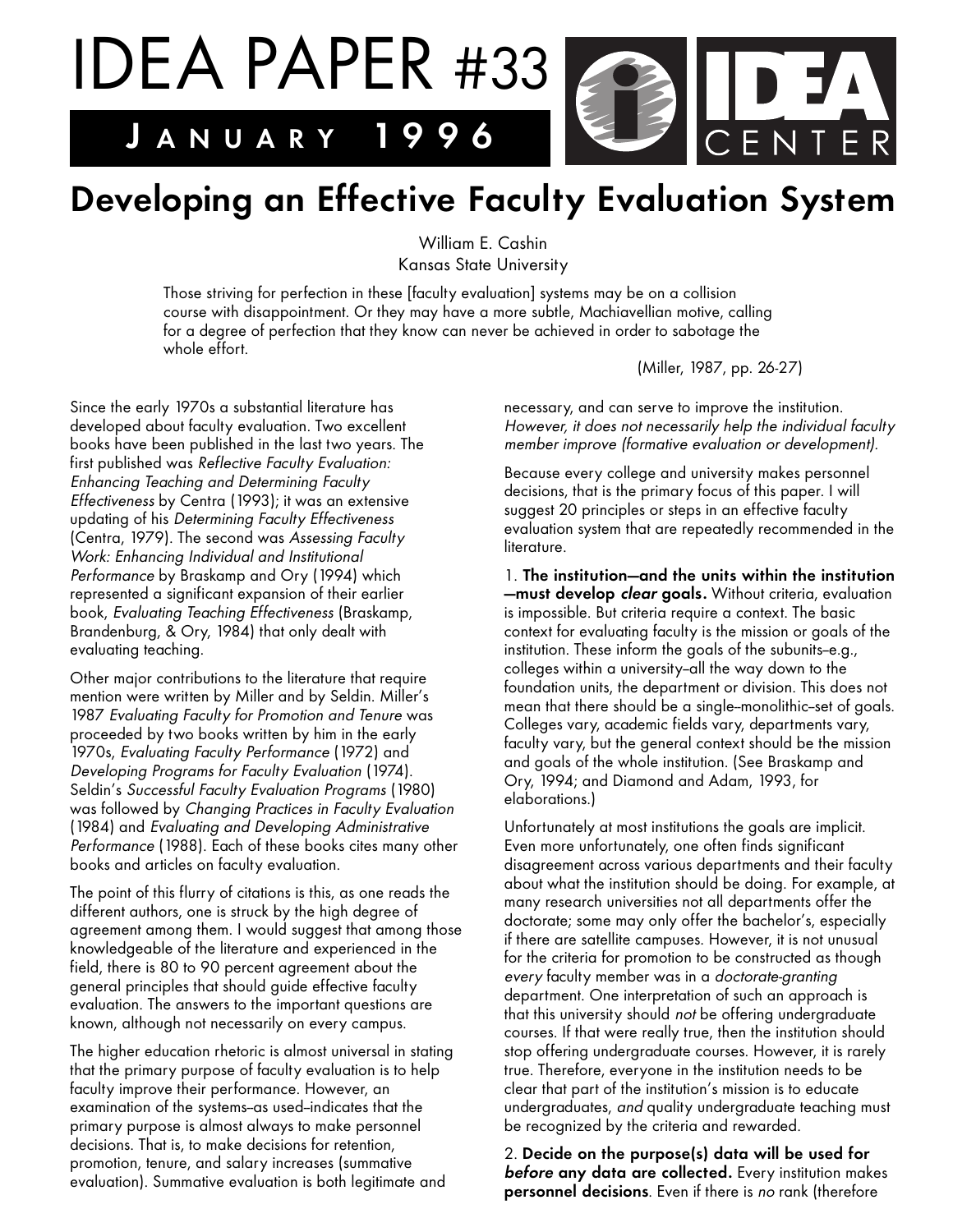no **promotion**), and no **tenure**, and across the board raises (therefore no merit pay, i.e. individual decisions about **salary increases**), at least the institution needs to decide about **retention**. So one purpose of collecting data about faculty is always summative evaluation-making personnel decisions.

However, if we go to the trouble to collect data—hopefully accurate data—then why not also use (some of) it for faculty improvement (formative evaluation). We say that we are primarily interested in improvement. But ask yourself, if faculty decided today that they wanted to improve their performance, **what kind of systematic help is available** *from your institution***?** Most often it is to talk with your department head. Department heads can be very helpful, but on most campuses they also make personnel decisions—a potentially serious conflict in roles. Ideally there should be one or more **instructional consultants** or **master teachers** on campus who are available to the faculty and have *zero input into personnel decisions*. Relatively few campuses offer such support. Some campuses provide, or offer, **mentors** for some faculty. Sometimes **workshops** are offered on selected topics. Simply **talking with a colleague** can be very helpful, but if you need substantive (time-consuming) help, you are really imposing on your colleague because such help is rarely taken into consideration by faculty evaluation systems unless it is an *assigned* responsibility. Similarly, faculty development committees—that have no release time—do *not* represent significant *institutional* contribution to faculty development (although they may represent a significant *personal* contribution on the part of the committee members).

Faculty evaluation data are rarely used for the purpose of **student advisement**, i.e., to provide data to help students choose instructors or courses, although this is a perfectly legitimate use of the data. Faculty evaluation data can also be used for **institutional development**, and for **research**, both legitimate but infrequent uses of the data.

The primary reason the purposes or uses of the data must be decided upon *before* any data are collected is *justice*; it is unfair to collect data without everyone knowing who will receive what information for what purposes, because such knowledge can influence the responses of students and of others. When the rules of the game are known beforehand, the system is more likely to be accepted by the faculty, and also be more defensible if it goes to court (assuming that the rules have been followed).

3. **Use pilot programs when** *appropriate*. This is *not* discussed much in the faculty evaluation literature, but is emphasized in the educational change literature at least as far back as the 1970s (Lindquist, 1978). Say you are considering introducing a significant change into your evaluation system, e.g., using teaching portfolios for evaluation or peers rating course materials. Organizations have a tendency to want to invent everything at home. Even if it were possible, it would be grossly inefficient. You would be well advised to contact several institutions *similar to your own* and find out how they do it. However, there comes a time when you need *your own* experience, but *not* with everyone.

Decide on the first approximation of your proposed program, then obtain volunteers. The volunteers should be representative of the groups that will eventually participate if the program is adopted. Let the volunteers make suggestions about the program, then run the pilot. After the pilot, those running it and the volunteers should discuss the experience. You may have enough information to decide you do *not* want to make the procedure part of your evaluation system. Quite often you will decide that you need to make revisions and run a second pilot. Occasionally you will decide that with minor revisions the procedure could be adopted. In that case you can propose the procedure to the entire group of potential participants for discussion. One very important point, **the data collected during the pilot(s) should** *not* **be used for evaluation**. That means that during the pilot(s) you will need to collect *double* data on the volunteers.

4. *Significantly* **involve participants—especially campus leaders—in the development of the system.** The primary reason for this involvement is **acceptance** and **ownership**. Involving the leaders among the faculty helps to make the evaluation system the *faculty's* system, not just the administration's. To the extent possible, involve all of the faculty and other constituencies, e.g., students, trustees. If you want human beings to actively and constructively implement a system, give them a significant say in its development. Doing so is also likely to lead to receiving some useful suggestions. (See Farmer, 1990, for some elaborations.)

## 5. **Foster** *extensive***,** *open* **communication before, during, and after the adoption of the system.**

For some task-oriented (vs. people-oriented) administrators —and faculty—spending all that time talking about what you should do seems a terrible waste of time. If you have a good idea, do it. But faculty evaluation is far more than a *cognitive* process; it is an *affective* one. It is about **changing attitudes, values, traditions, and their attendant emotions.** Any change in your faculty evaluation system will require what Bennis, et al. (1976) called a **normative-reeducative strategy**. You not only have to change ideas, you have to change feelings. And discussion helps change feelings. An empirical-rational strategy—simply having a good idea—is not enough. A power-coercive strategy—trying to force the faculty to accept a position—is positively counterproductive. ''Wasting time'' in talking out the proposed changes may be one of the most productive things you can do!

6. **Obtain support for the development of the system from high-level administrators.** Leadership from the bottom is notoriously inefficient, and usually ineffective. If the top-level administrator(s) do(es) not support a proposed improvement, no matter how excellent the change may be, forget it. You will not be able to make a substantive improvement.

7. **Ensure that the system is flexible.** This is extremely important. Any system of faculty evaluation needs to be concerned about fairness, which often translates into a concern about comparability. The most obvious solution to the comparability problem is to use the *same system for everyone*. **Using the same evaluation system for**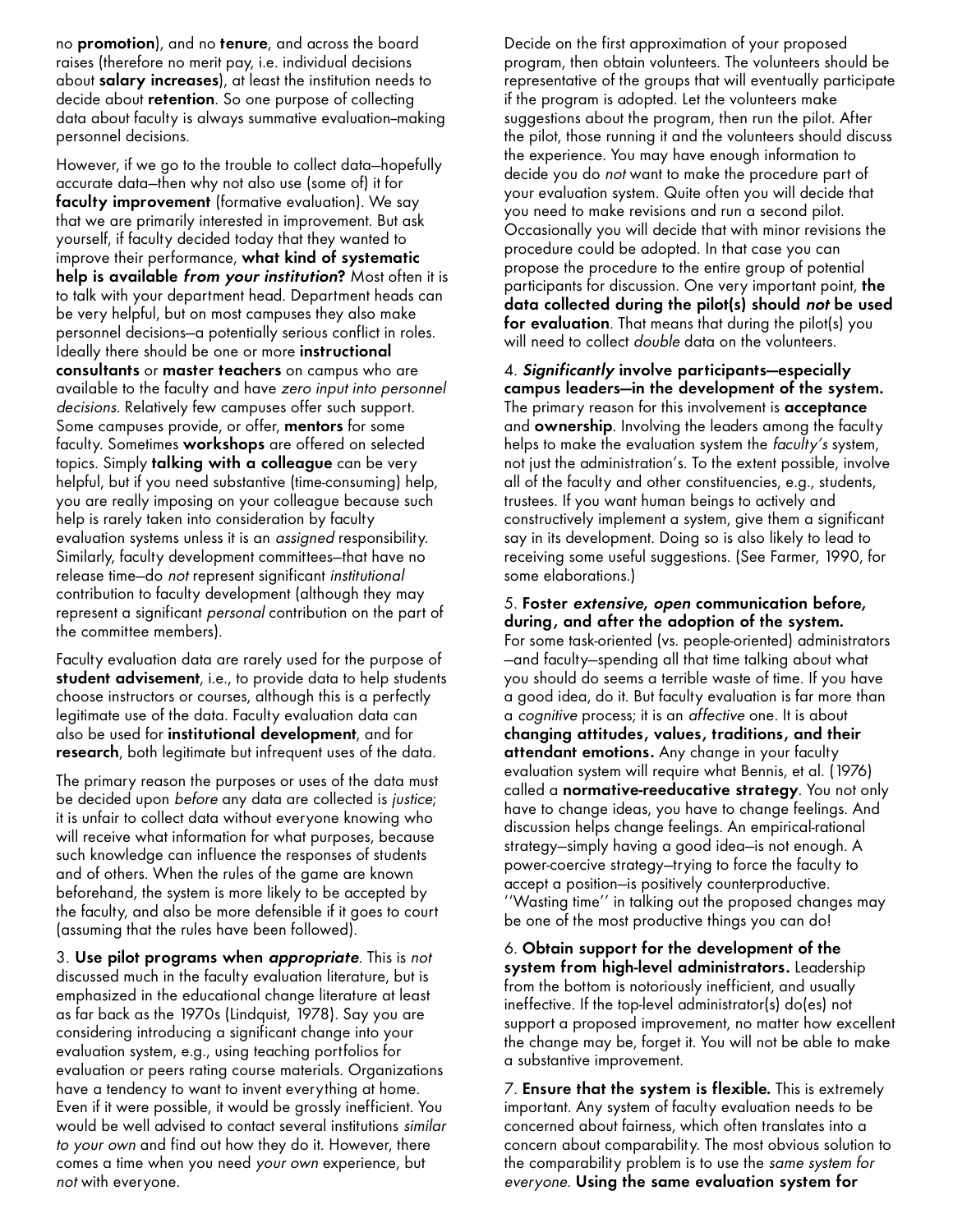**everyone almost guarantees that it will be** *unfair to everyone***.** Therefore, each department/division/ academic unit should have documents that describe and give examples of how the institution's evaluation system applies to the characteristics and circumstances of that unit and its faculty.

Not all departments have the same mission in the institution, e.g., they may not offer the same degrees. So the weight given to research can vary. Even if departments offer the same degrees, fields differ. In some fields research usually means a book, in others a journal article, in still others a creative work. In some fields publication in some refereed journals counts for more than in other refereed journals. Acceptable teaching loads vary. How does a lecture compare with a lab or with giving individual music instruction? Each department needs to spell this out so when people *from other fields* are evaluating someone for promotion or tenure, they have some understanding of what is applicable in that field and *not* use the criteria from their own field.

The development of such documents usually takes a few years, and multiple iterations, because after the department has developed a first approximation of their criteria, the unit above—the college or university—must react. Even after every level seems to have approved the department's system in the abstract, when a real case comes up, disagreements are often discovered. If at all possible, I suggest that after agreement in the abstract is reached, some case studies be evaluated by representatives of the different levels to see what disagreements or differences in interpretation still remain.

8. **Ensure that the system is legal.** This is a complex topic that I will not even attempt to address, other than to say, consult with your institution's attorney. And probably consult with another attorney because attorneys do not always agree. Centra (1993) has a chapter on ''Legal Considerations in Faculty Evaluation.'' Braskamp and Ory (1994) have some pages on ''Legal Principles.'' For a reference on general legal questions, see Kaplin and Lee's (1995) *The Law of Higher Education*.

9. **Define** *major* **faculty responsibilities at the** *beginning* **of the evaluation period.** The traditional faculty responsibilities are teaching, research, and service. I suggest that we add advising (of students *not* in one's courses) as a separate responsibility because it is important and should be rewarded. Advising is important because when done effectively it can significantly enhance the student's educational experience; it also helps to retain students.

Service deserves much greater weight than it typically receives. Effective committee work related to a department's introductory course(s), or to the program for majors, can significantly enhance the effectiveness of the instructional program. In some fields, e.g., education and nursing, where there is significant supervision of students off campus, service responsibilities can become a major portion of a faculty member's load.

In some fields there may be a *unique* area of responsibility. How many fields would consider international

activities important enough to be a separate category? (Not many.) However, in many departments of agricultural economics there is enough consulting overseas that it deserves to be a separate responsibility.

There are two other areas that are not treated in much detail in the literature, but which deserve greater consideration: professional competence and professional behavior. I suggest that these should form the foundation for all of the faculty responsibilities discussed above. They have always been included *implicitly*. AAUP (1990) has listed subject matter mastery and moral turpitude for decades. **Professional competence** not only includes **degrees earned**, but in some fields **licenses** (e.g., nursing) or **certificates** (e.g., the CPA in accounting). In almost every field, **previous experience and special training** impact competence (e.g., post-doctoral fellowships). Usually much of this information is available in the faculty member's personnel file.

**Professional behavior** is beginning to receive more explicit consideration (e.g., Dill, 1982; Wilcox & Ebbs, 1992). Professional behavior would include things like **ethical behavior related to teaching and research** (AAUP, 1990; APA, 1992; Braxton, 1994; CAS, 1988; Svinicki, 1994; Tabachnick, et al., 1992). Other relevant areas are *non***-sexist/***non***-racist behavior** (Riggs, et al., 1993), *non***-substance abuse**, and **legal behavior** (e.g., is conviction of a felony grounds for dismissal at your institution?). Another area of concern is **collegiality**. Especially in small departments, an uncooperative, abrasive colleague can have a significant negative impact on the department's effectiveness. The question is not whether it is reasonable to consider collegiality, but how to measure it in an accurate and unbiased way. Simply asking every faculty member to rate every other faculty member of collegiality is *not* sufficient. The School of Agriculture at Tennessee Technological University has made a useful beginning. Their ''Tenure-Track Review Ballot'' lists specific collegial behaviors that are to be rated. Other possibly relevant behaviors relate to **commitment to the values of the institution** (e.g., at church-related institutions), **relationship to authority**, and **interpersonal relationships** (e.g., romantic relationships).

A serious reservation about making professional behavior a *regular* part of an institution's faculty evaluation procedures is that in practice only *negative* behaviors would likely be used. It would be difficult, for example, for a faculty member to demonstrate that he or she was especially ethical in the classroom. However, including a general discussion on the expectation of professional behavior in the faculty handbook may be worthwhile just to make it explicit. Some faculty from some cultures may honestly have different concepts of what is acceptable behavior.

10. **Define faculty** *sub***responsibilities at the beginning of the evaluation period and determine their weighting.** Simply to list teaching or research is not sufficient. In IDEA Paper No. 21 (Cashin, 1989) I suggested that there were seven aspects to teaching: subject matter mastery, curriculum development, course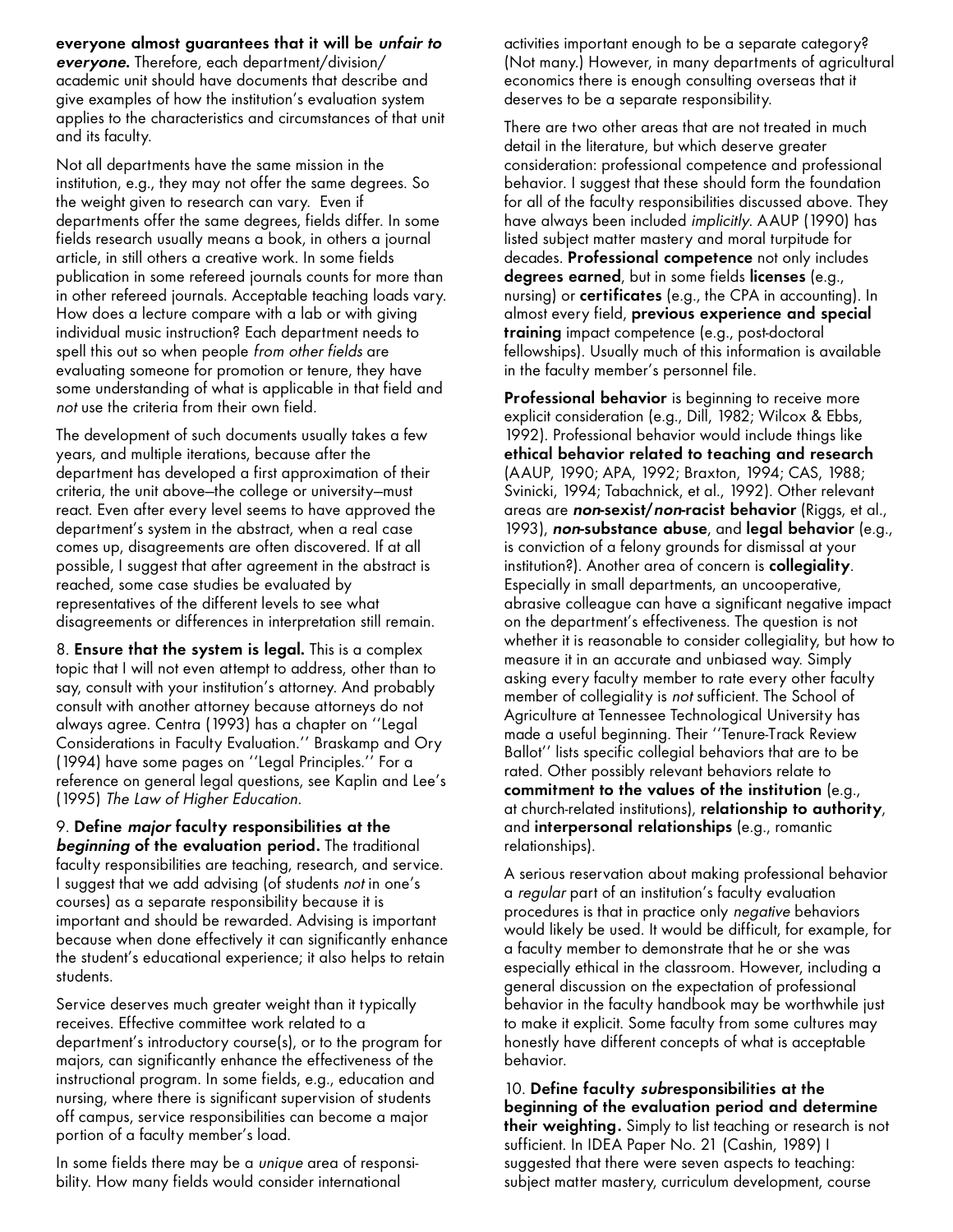design, delivery of instruction, assessment of learning, availability to students, and administrative requirements. (Students know little or nothing about some of these.) Regarding research, Sundre (1992) lists 249 possible attributes of scholarship. Pellino, et al. (1984) identified six dimensions of scholarship: professional activity, research (publishing), teaching, service, artistic endeavor, and ''engagement with the novel.'' Service and advising may involve more than what is typically found on the institution's ''Annual Faculty Activities Form.'' Given the wide variation among academic fields and different departments, each unit must detail what is considered to be teaching, etc. when evaluating their faculty.

Not only should the subresponsibilities be defined qualitatively, but it is also highly desirable to decide on their weighting. First decide whether teaching, research, etc. should all count equally. (Usually not.) Then, for example, will delivery of instruction be weighted as much as, say, administrative requirements? (Rarely.) Will you use the same weightings for all faculty? (I hope not.) A typical approach is for the department to decide a range for each responsibility, e.g., service can vary from 10% to 40%. Then individual faculty members negotiate their effort within the department's guidelines. It is the chairperson's responsibility to insure that the total mix agreed upon covers all of the department's goals. Thus, typically two or more meetings with faculty are required. Arreola (1995) details a weighting system using examples from teaching. Tucker (1984) describes a point system for faculty evaluation that implies a weighting of importance for different activities.

11. **Define the sources of data to be used to evaluate each subresponsibility at the** *beginning* **of the evaluation period.** This is not as straightforward as it might seem. It is not enough to decide that students are going to be one source of data used to evaluate teaching. You must decide whether you are going to use student ratings and/or student's comments to open-ended questions, or interview data from a small-group instructional diagnosis conducted during the course, or interview data from graduating majors, or solicited or unsolicited letters from students, or the complaints of students, etc. Given that you are going to use student ratings, do you need ratings from all of the classes taught or only a sample? Will you use the responses to all of the items or only selected ones? Will you use ratings if only half the students enrolled completed them? These decisions should be made *before any data are collected* and *all of the faculty involved* should have had the opportunity to provide feedback.

12. **Use** *multiple* **sources of data**. Because all of the data are imperfect, and usually statistically unreliable, many sources of data must be used for an accurate evaluation, not just department head's data (impressions). I would suggest that there is no such thing as ''objective'' data to be used for evaluation. All of the data involve someone's opinion or someone's judgment: the students, colleagues, administrators. However, this does *not* mean that these opinions cannot be *informed* opinions. Even something like grant dollars that one might think were

certainly objective involve someone's judgment that it is appropriate to count dollars because grant funds are not equally available in all fields.

As a corollary, I would strongly recommend that departments initially make a *tentative* decision, i.e., based on the present data this is what is recommended. This tentative decision and its basis should be communicated to the faculty member so that he or she could correct mistakes or add relevant information. Adapting such a procedure can make the data more reliable and valid, and the decisions more acceptable.

13. **Ensure that the data/measures are** *technically* **acceptable, i.e., are reliable and valid.** Although each kind of data or measure, taken separately, may be unreliable, when the combined data from several different sources agree, one has statistically reliable data. When they do *not* agree, if at all possible, obtain more data. Since there is no agreed upon definition of effective teaching, or of effective research, or service, or advising, it is impossible to prove the validity of any of our measures except their face validity. That is, the data appear to be consistent with, for example, effective teaching. Only a few studies have attempted to research the validity of multiple sources of data (e.g., Marsh, 1982).

14. *Specifically* **define the criteria and the standards for each subresponsibility**. Typically faculty handbooks will talk about teaching, research, and service as faculty responsibilities, and then state the supposed **criteria**, for promotion ''excellence'' is required in two areas, and 'quality'' in the third. But what is the **standard**, what kind of student ratings, for example, does one need to be considered an excellent teacher? If I teach four courses and the student rating form uses a 5-point scale (so a ''3'' *might* be considered a ''C''—acceptable), and if I have C's in two courses, and an A in the third, is it acceptable for me to have an F in the fourth? I would still have a C- average. Or is there some kind of critical cutoff; an F is unacceptable even with three A's. Averages have their limitations. How would you evaluate a surgeon who had all A's except for a D in eye-hand coordination? Specifying the standards is what is most lacking in faculty evaluation systems, probably because they are the most difficult to agree upon. Done right, the task will require several iterations over years, but without some kind of definition of criteria and standards, faculty evaluation is not only subjective, but often arbitrary and capricious.

15. **Train the evaluators to evaluate**. This is frequently recommended; infrequently done. What the literature is recommending is that everyone who supplies data to be used in evaluation receive some kind of training. So, for example, instructors could discuss the meaning of student rating items with students. Peers rating course materials could practice by rating case studies, first independently, then discussing them in groups. Similarly, administrators—or others—could view videotapes of classes and rate them as they would for a classroom observation. Or complete portfolios could be evaluated by anyone who would have that responsibility.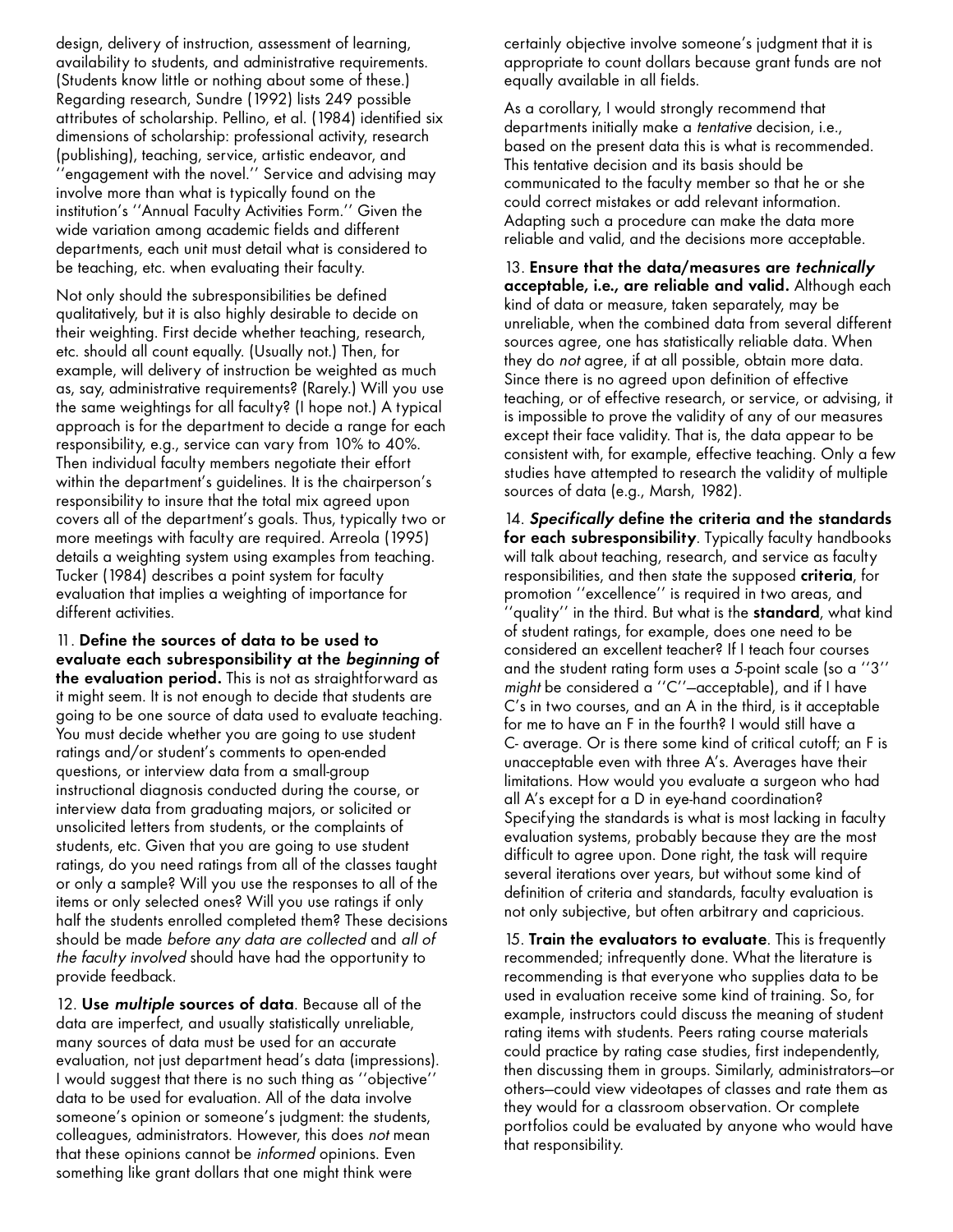16. **Train the supervisors in giving feedback**. Role playing the annual performance appraisal is perhaps the best way to provide such training. An administrator evaluator—may feel very confident of the accuracy of his or her judgment about a faculty member's performance. But try communicating that judgment to the faculty member in a *constructive* way. The role playing of case studies can be very educational (even if unpleasant). One approach is to have the supervisors split into groups of three. One person plays the supervisor, another the faculty member, and the third observes. After the role play ends, the observer gives feedback to the supervisor and everyone talks about their reactions to the experience. The training requires three iterations so that everyone experiences all three of the roles.

17. **Maintain** *appropriate* **confidentiality**. On most campuses the faculty handbook, or other statement of institutional policy, indicates that deliberations concerning personnel decisions are to be kept confidential (although occasionally state ''sunshine'' laws will include personnel decisions). Faculty and administrators should take such confidentiality as a very serious professional and ethical obligation. However, despite institutional policies requiring confidentiality, everyone should be aware that if the faculty member can make a case that there has been discrimination, the courts may require disclosure. (See the U. S. Supreme Court decision, *University of Pennsylvania v. EEOC*, 110 S. Ct. 577 (1990).)

18. **Reward** *effective* **performance.** For a faculty evaluation system to be effective, i.e., to impact faculty behavior, first, *accurate* discriminations must be made about the performance of different faculty members; second, the faculty must *perceive* that the discriminations are accurate; and third, based on those discriminations effective *faculty must be treated differently* from ineffective ones. On campuses with across the board raises—which are basically pass/fail systems—the third condition is usually lacking. Why bother to make fine discriminations if you are only going to put people into two categories, or on many campuses really only one—because everyone usually passes.

19. *Combine* **development with evaluation; have an** *on-campus* **consultant.** If an institution goes to the trouble of collecting accurate information about a faculty

member's performance, why not use some of it to help the individual improve. Although the kind of data needed for evaluation differs some from that needed for improvement, there can be considerable overlap. Institutions say they want to help faculty improve but often have little systematic help available for anyone who wants to improve. The ideal situation *for development* is to have someone from the faculty with assigned responsibility to help faculty improve. This does not require a large center or office; releasing a faculty member—whom the other faculty trust—from one course a term, or from part of their research obligation, etc., plus a modest budget, is a useful beginning. Then let experience determine the rate of growth.

20. **Review the system** *periodically*. Nothing conceived by human beings will ever be perfect, especially something as complex and sensitive as faculty evaluation. Initially, if you are making major changes in your evaluation system, you should review it every year. Eventually you need only review the system every three to five years. The system should be viewed as organic and dynamic. It will need to grow and change, if only because circumstances change, but more importantly to become better.

**Conclusion.** As you have probably already concluded, developing an effective faculty evaluation system is time consuming. This cuts both ways. Occasionally I will hear of a campus where the board of trustees has given the institution three or six months to make major changes in their evaluation system, e.g., moving to a merit-pay system or changing to universal use of teaching portfolios. To change that quickly almost guarantees a poor result. The process is not just a cognitive one, changing ideas; it is a normative-reeducative one, changing values and attitudes. For a system to be effective—to really change faculty behavior—it needs to be accepted by the faculty. It must be owned by them. Acceptance and ownership require a lot of time consuming discussion, but hopefully you are building a system of some permanence, not just something to use until the next change in administration. On the other hand, if you have a reasonably effective evaluation system in place and the board gives you several months to make it explicit, start now because it will take two or three times longer than you plan.